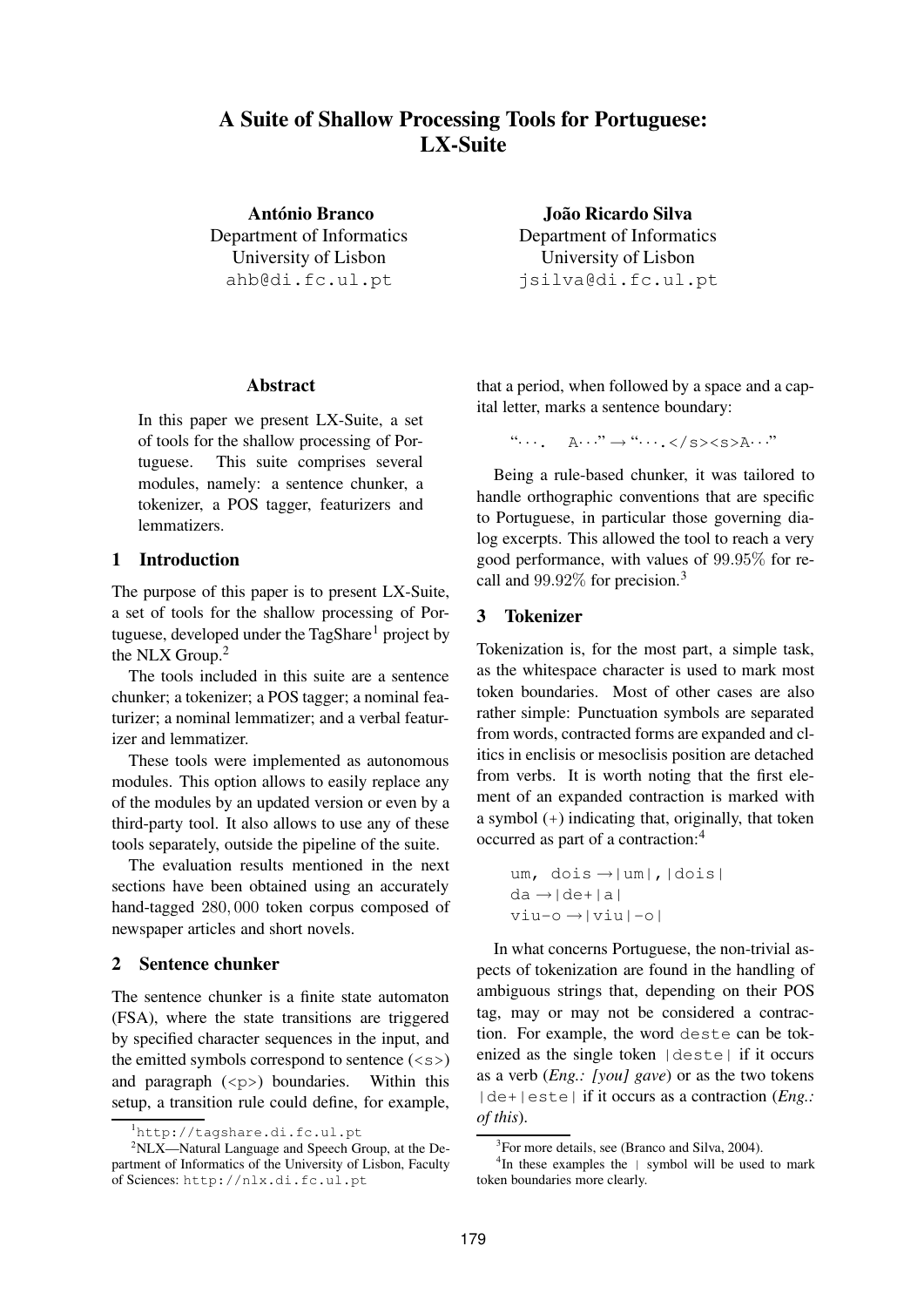It is worth noting that this problem is not a minor issue, as these strings amount to 2% of the corpus that was used and any tokenization error will have a considerable negative influence on the subsequent steps of processing, such as POS tagging.

To resolve the issue of ambiguous strings, a two-stage tokenization strategy is used, where the ambiguous strings are not immediately tokenized. Instead, the decision counts on the contribution of the POS tagger: The tagger must first be trained on a version of the corpus where the ambiguous strings are not tokenized, and are tagged with a composite tag when occurring as a contraction (for example P+DEM for a contraction of a preposition and a demonstrative). The tagger then runs over the text and assigns a simple or a composite tag to the ambiguous strings. A second pass with the tokenizer then looks for occurrences of tokens with a composite tag and splits them:

 $deste/V \rightarrow |deste/V|$ deste/P+DEM →|de+/P|este/DEM|

This approach allowed us to successfully resolve <sup>99</sup>.4% of the ambiguous strings. This is a much better value than the baseline <sup>78</sup>.20% obtained by always considering that the ambiguous strings are a contraction.<sup>5</sup>

# **4 POS tagger**

For the POS tagging task we used Brant's TnT tagger (Brants, 2000), a very efficient statistical tagger based on Hidden Markov Models.

For training, we used 90% of a <sup>280</sup>, <sup>000</sup> token corpus, accurately hand-tagged with a tagset of ca. 60 tags, with inflectional feature values left aside.

Evaluation showed an accuracy of 96.87% for this tool, obtained by averaging 10 test runs over different 10% contiguous portions of the corpus that were not used for training.

The POS tagger we developed is currently the fastest tagger for the Portuguese language, and it is in line with state-of-the-art taggers for other languages, as discussed in (Branco and Silva, 2004).

# **5 Nominal featurizer**

This tool assigns feature value tags for inflection (Gender and Number) and degree (Diminutive, Superlative and Comparative) to words from nominal morphosyntactic categories.

Such tagging is typically done by a POS tagger, by using a tagset where the base POS tags have been extended with feature values. However, this increase in the number of tags leads to a lower tagging accuracy due to the data-sparseness problem. With our tool, we explored what could be gained by having a dedicated tool for the task of nominal featurization.

We tried several approaches to nominal featurization. Here we report on the rule-based approach which is the one that better highlights the difficulties in this task.

For this tool, we built on morphological regularities and used a set of rules that, depending on the word termination, assign default feature values to words. Naturally, these rules were supplemented by a list of exceptions, which was collected by using an machine readable dictionary (MRD) that allowed us to search words by termination.

Nevertheless, this procedure is still not enough to assign a feature value to every token. The most direct reason is due to the so-called invariant words, which are lexically ambiguous with respect to feature values. For example, the Common Noun ermita (*Eng.: hermit*) can be masculine or feminine, depending on the occurrence. By simply using termination rules supplemented with exceptions, such words will always be tagged with underspecified feature values:<sup>6</sup>

ermita/?S

To handle such cases the featurizer makes use of feature propagation. With this mechanism, words from closed classes, for which we know their feature values, propagate their values to the words from open classes following them. These words, in turn, propagate those features to other words:

o/MS ermita/MS humilde/MS *Eng.: the-MS humble-MS hermit-MS* but a/FS ermita/FS humilde/FS *Eng.: the-FS humble-FS hermit-FS*

Special care must be taken to avoid that feature propagation reaches outside NP boundaries. For this purpose, some sequences of POS categories block feature propagation. In the example below, a PP inside an NP context, azul (an "invariant"

<sup>&</sup>lt;sup>5</sup>For further details see (Branco and Silva, 2003).

<sup>6</sup>Values: M:masculine, F:feminine, S:singular, P:plural and ?:undefined.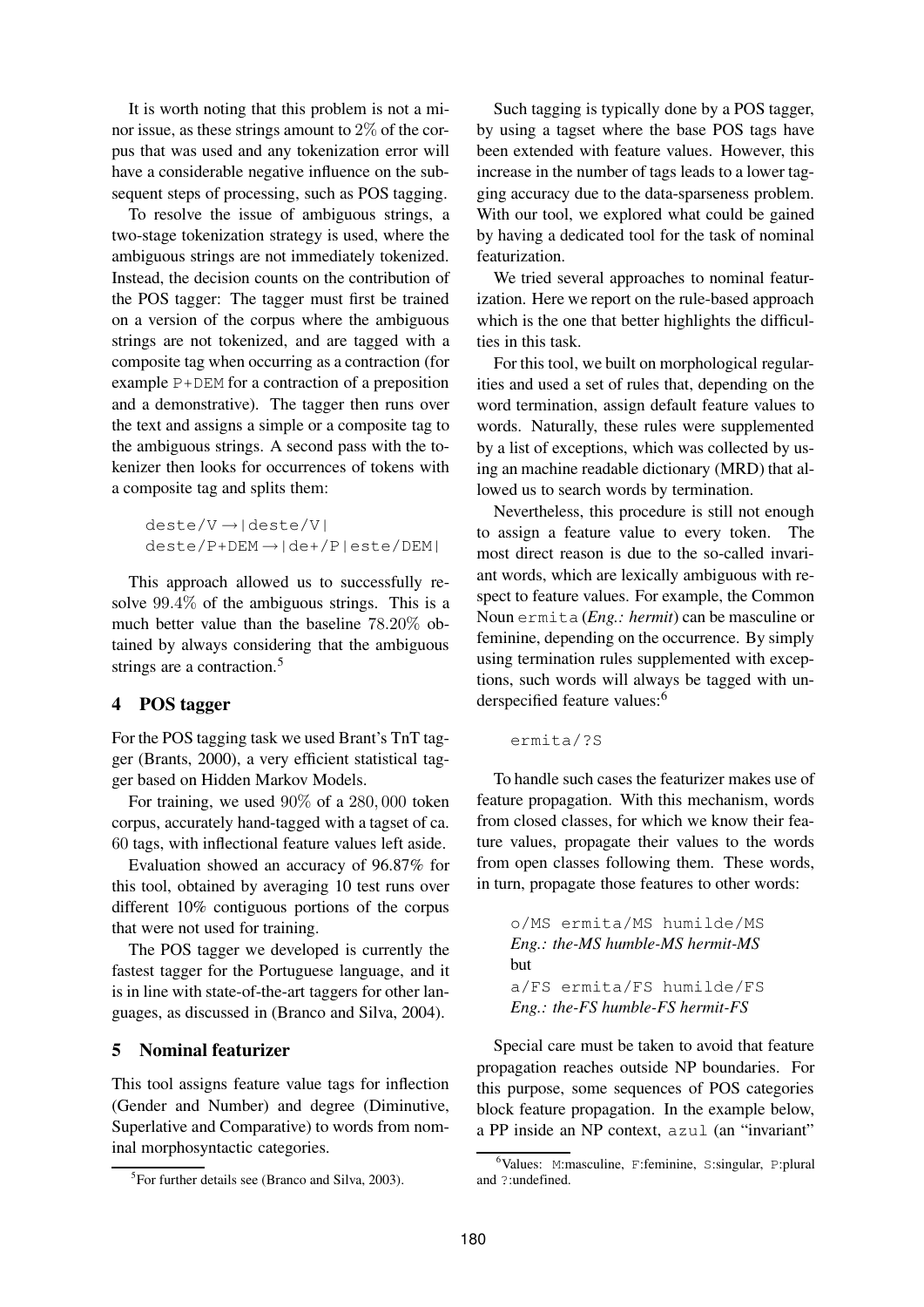adjective) might agree with faca or with the preceding word, a co. To prevent mistakes, propagation from a co to azul should be blocked.

faca/FS de aço/MS azul/FS *Eng.: blue (steel knife)* or faca/FS de ac¸o/MS azul/MS *Eng.: (blue steel) knife*

For the sake of comparability with other possible similar tools, we evaluated the featurizer only over Adjectives and Common Nouns: It has <sup>95</sup>.05% recall (leaving ca. 5% of the tokens with underspecified tags) and <sup>99</sup>.05% precision.<sup>7</sup>

# **6 Nominal lemmatizer**

Nominal lemmatization consists in assigning to Adjectives and Common Nouns a normalized form, typically the masculine singular if available.

Our approach uses a list of transformation rules that helps changing the termination of the words. For example, one states that any word ending in ta should have that ending transformed into to:

gata (*[female] cat*) → gato (*[male] cat*)

There are, however, exceptions that must be accounted for. The word porta, for example, is a feminine common noun, and its lemma is porta:

```
porta (door, feminine common noun)
\rightarrow porta
```
Relevant exceptions like the one above were collected by resorting to a MRD that allowed to search words on the basis of their termination. Being that dictionaries only list lemmas (and not inflected forms), it is possible to search for words with terminations matching the termination of inflected words (for example, words ending in  $ta$ ). Any word found by the search can thus be considered as an exception.

A major difficulty in this task lies in the listing of exceptions when non-inflectional affixes are taken into account. As an example, lets consider again the word porta. This word is an exception to the rule that transforms ta into to. As expected, this word can occur prefixed, as in superporta. Therefore, this derived word should also appear in the list of exceptions to prevent it from being lemmatized into superporto by the rule. However, proceeding like this for every possible prefix leads to an explosion in the number of exceptions. To avoid this, a mechanism was used that progressively strips prefixes from words while checking the resulting word forms against the list of exceptions:

```
supergata
-----gata (apply rule)
\rightarrow supergato
but
superporta
-----porta (exception)
\rightarrow superporta
```
A similar problem arises when tackling words with suffixes. For instance, the suffix  $-z$  inhomorphies and its inflected forms (-zinha, -zinhos and -zinhas) are used as diminutives. These suffixes should be removed by the lemmatization process. However, there are exceptions, such as the word vizinho (*Eng.: neighbor*) which is not a diminutive. This word has to be listed as an exception, together with its inflected forms (vizinha, vizinhos and vizinhas), which again leads to a great increase in the number of exceptions. To avoid this, only vizinho is explicitly listed as an exception and the inflected forms of the diminutive are progressively undone while looking for an exception:

vizinhas (feminine plural) vizinha (feminine singular) vizinho (exception)  $\rightarrow$  vizinho

To ensure that exceptions will not be overlooked, when both these mechanisms work in parallel one must follow all possible paths of affix removal. An heuristic chooses the lemma as being the result found in the least number of steps. $8$ 

To illustrate this, consider the word antena (*Eng.: antenna*). Figure 1 shows the paths followed by the lemmatization algorithm when it is faced with antenazinha (*Eng.: [small] antenna*). Both ante- and -zinha are possible affixes. In a first step, two search branches are opened, the first where ante- is removed and the second where -zinha is transformed into

<sup>&</sup>lt;sup>7</sup>For a much more extensive analysis, including a comparison with other approaches, see (Branco and Silva, 2005a).

<sup>&</sup>lt;sup>8</sup>This can be seen as following a rationale similar to Karlsson's (1990) local disambiguation procedure.